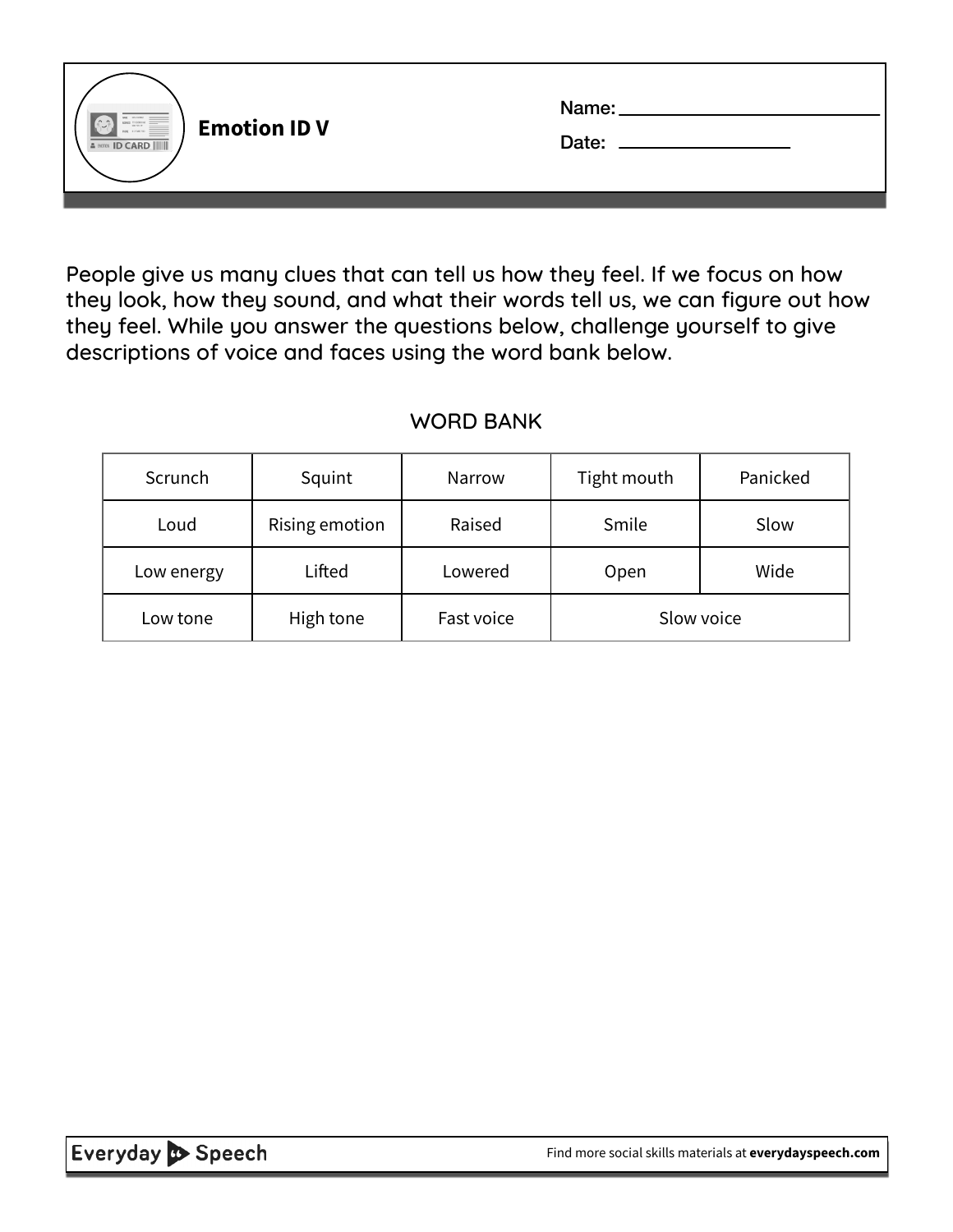

## **ROUND 1**

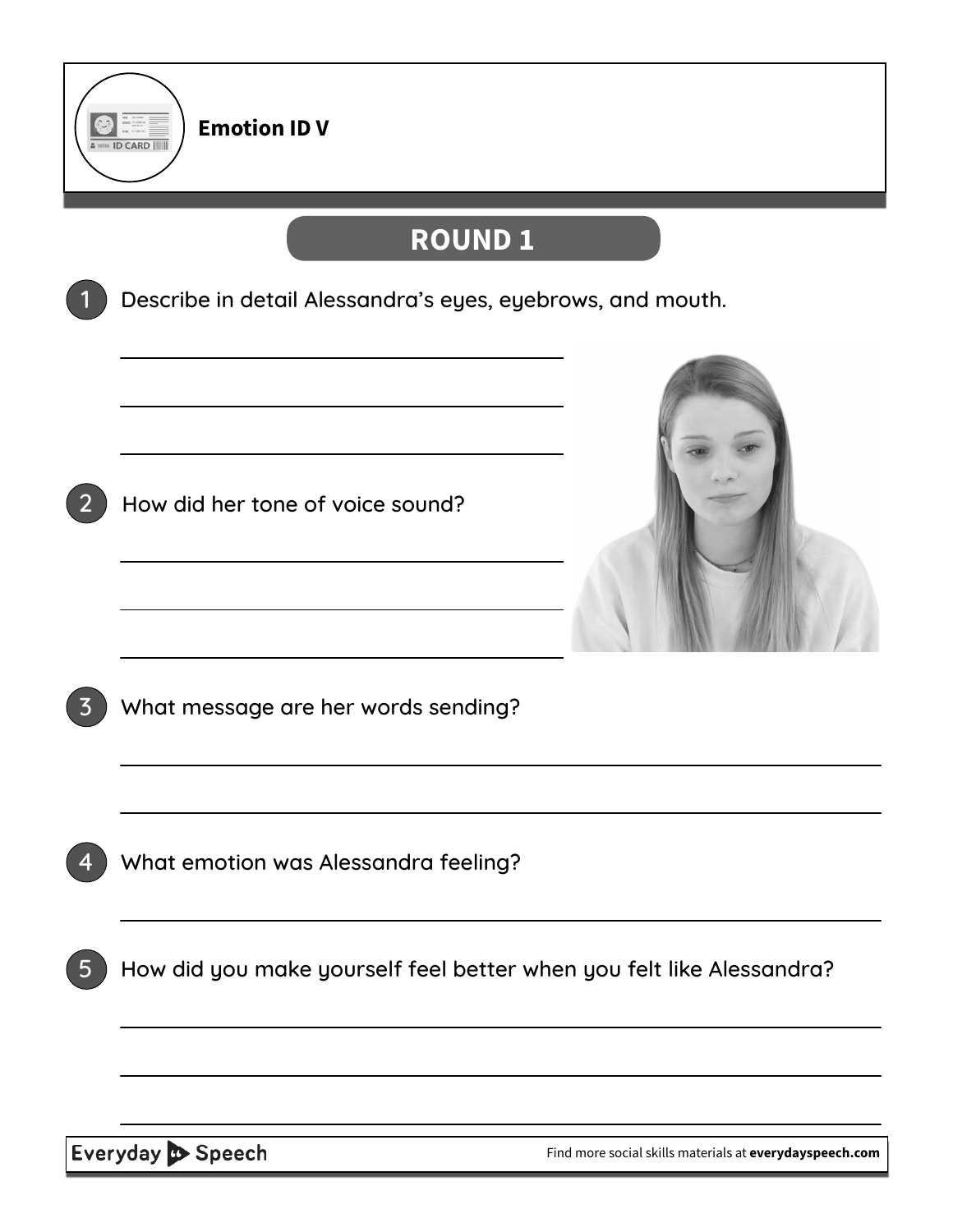

# **ROUND 2**

|                | Describe Cole's eyes, eyebrows, and mouth.                                                  |
|----------------|---------------------------------------------------------------------------------------------|
| 2 <sup>1</sup> | Describe how his voice sounds. Does the<br>pitch stay flat or have variety?                 |
|                | What's the meaning of his words?                                                            |
|                | Is this emotion one that might stay with him for days, or do you think it<br>will be brief? |
| 5              | Tell about a time you felt like Cole.                                                       |
|                |                                                                                             |
|                |                                                                                             |

Everyday Speech

[Find more social skills materials at](https://everydayspeech.com) **everydayspeech.com**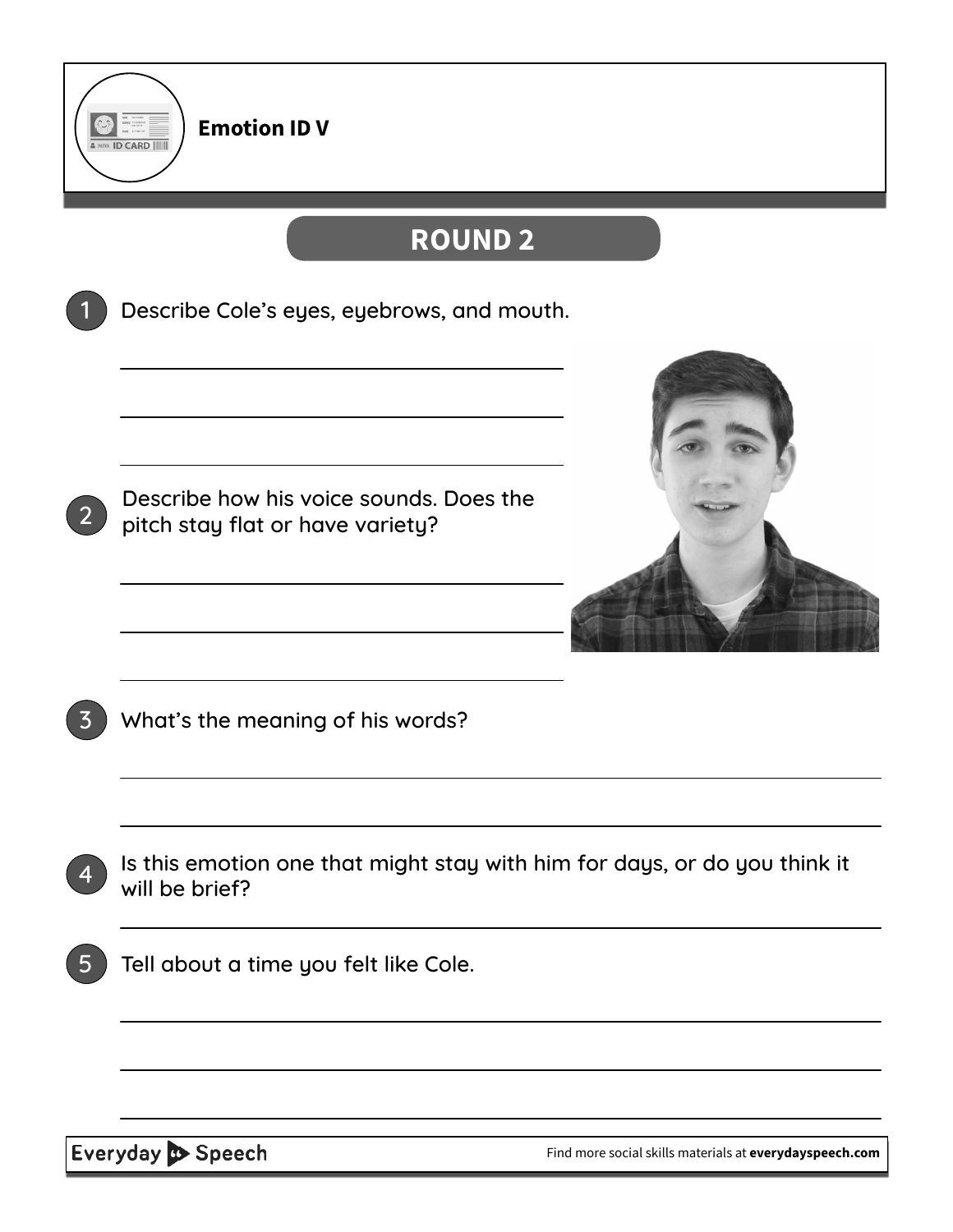

### **ROUND 3**



Everyday Speech

[Find more social skills materials at](https://everydayspeech.com) **everydayspeech.com**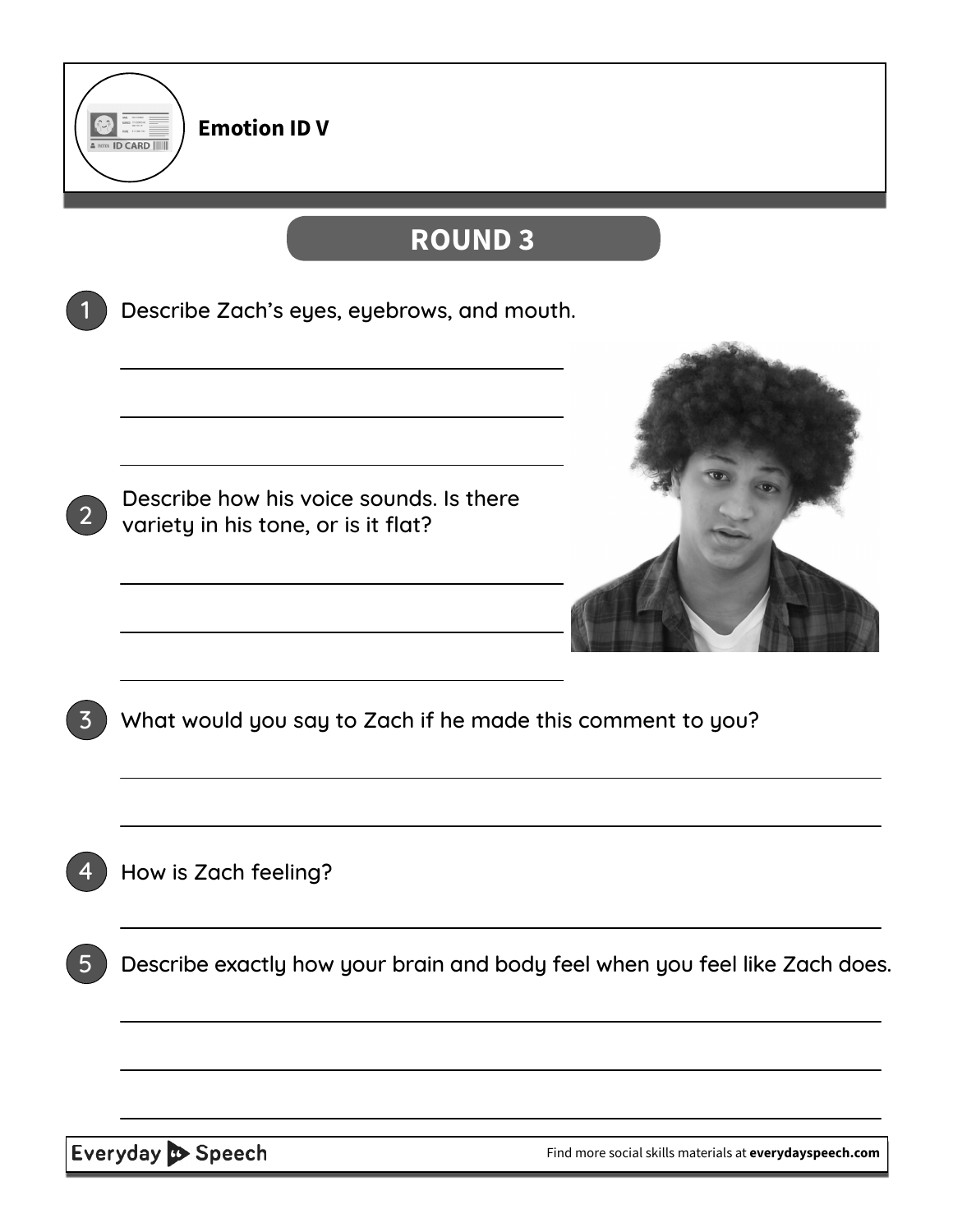

### **ROUND 4**